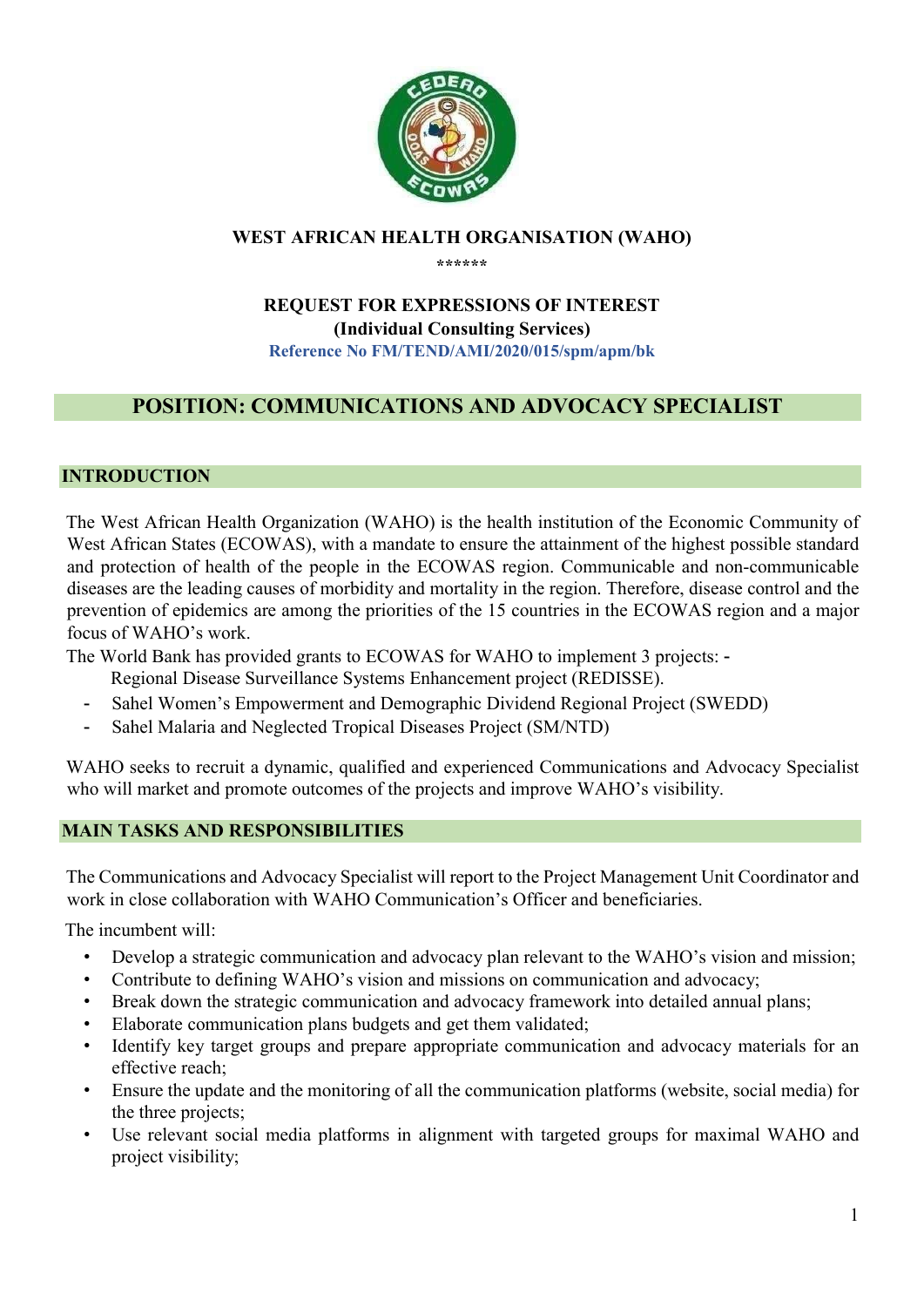- Identify key regional media and organize engagement sessions to better relay WAHO's message; (including TV and radio program productions; production and distribution of press releases; publication of articles, interviews, in the newspapers; production of institutional TV documentaries)
- Build strong relationships with local and international media to improve WAHO's exposure and visibility;
- Build strong relationships with the Civil Society Organization (CSOs) to leverage on their advocacy skills with a pragmatic approach;
- Develop communication and budget monitoring tools and indicators to ensure strategic goals are achieved;
- Develop an internal communication platform for knowledge sharing;
- Create internal appropriate materials for knowledge sharing and updating;
- Develop cross departments learning, knowledge mapping and storytelling platform for knowledge sharing;
- Collaborate with regional partners on sharing of best practices;
- Undertake any other relevant duties assigned by management.

### REQUIRED QUALIFICATIONS, EXPERIENCE AND SKILLS

- Bachelor's Degree in Communication, Advertising, or related areas;
- Seven (7) years minimum experience in Communication, Advocacy, Advertising or Marketing in credible or accredited organizations;
- Excellent communication skills with demonstrated experience in advertising and media management;
- Strong social media knowledge and ability to advance WAHO's visibility on all relevant social platforms;
- Adept team player with the necessary leadership skills;
- Team leader with hands-on approach in designing and rolling out communication & advocacy plans at local, national and international levels;
- Strong networking ability among media leaders and Civil Society groups;
- Highly organized and results oriented with a positive attitude and good interpersonal skills;
- Demonstrated experience working in a multicultural environment and with senior level professionals; variety of partners and diverse stakeholder groups;
- Excellent written/verbal communication skills with the ability to adapt to technical information and language;
- Proficiency in English which is the working language of the WB is essential, and proficiency in another language of ECOWAS – French or Portuguese will be an advantage.

### DURATION, DUTY STATION AND NATURE OF APPOINTMENT

This is a WAHO consultant position supported by donor funds. The appointment is for six (6) months subject to a one (1) month probationary period and may be renewed according to availability of funds and for a period not exceeding the end of the project. Attractive consolidated remuneration package will be paid.

The Communications and Advocacy Specialist will be based at WAHO Headquarters in Bobo-Dioulasso, BURKINA FASO, but will travel in the ECOWAS region as required.

Consultants interested in this position are invited to express their interest. They should provide information that they have the required qualifications and relevant experience to perform the services (Cover letter